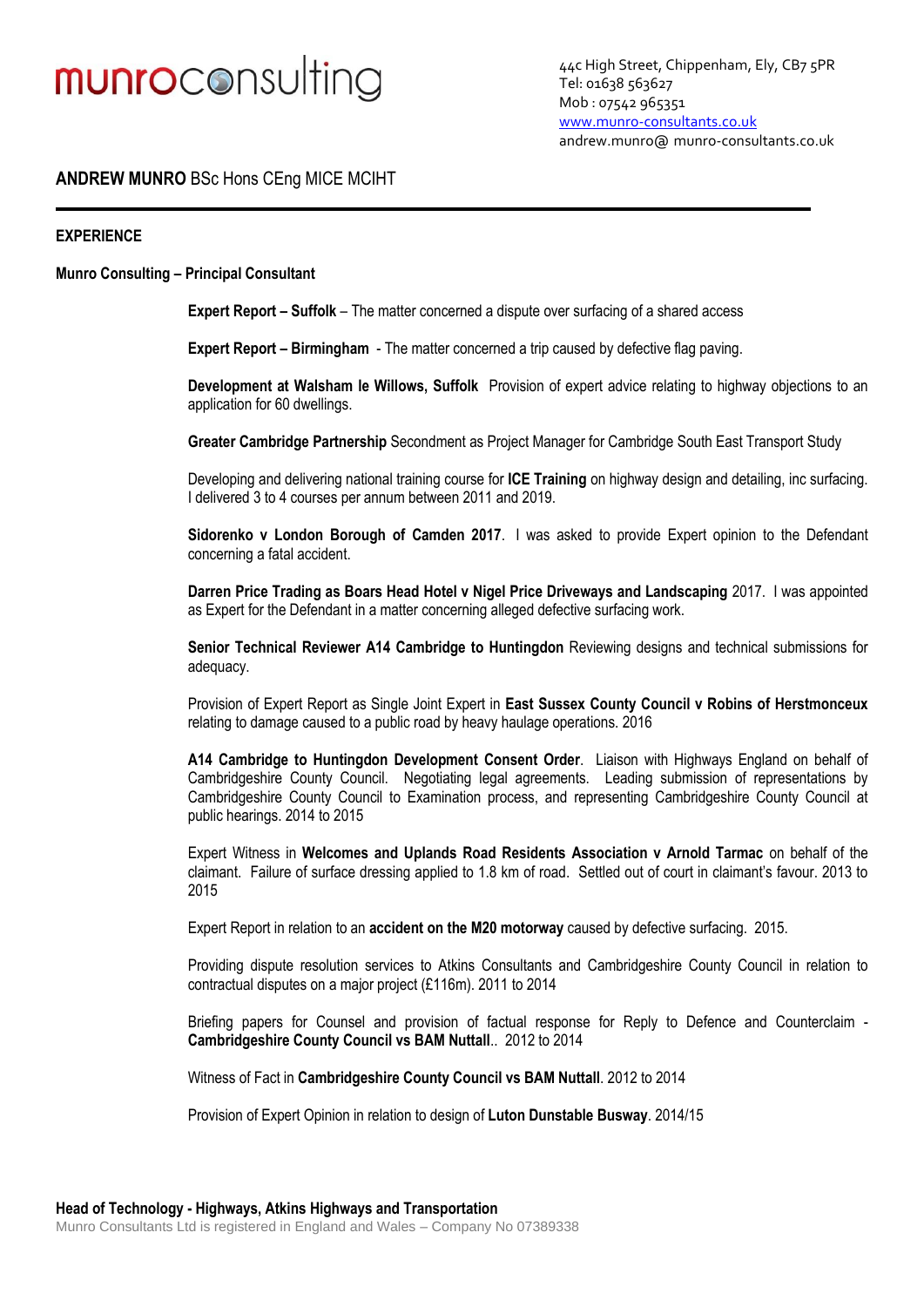### munroconsulting

44c High Street, Chippenham, Ely, CB7 5PR Tel: 01638 563627 Mob : 07542 965351 [www.munro-consultants.co.uk](http://www.munro-consultants.co.uk/) andrew.munro@ [munro-consultants.co.uk](mailto:andrew.munro@highways-consultant.co.uk)

Atkins is a leading international global infrastructure consultancy, with offices around the world. Highways and Transportation is a strategic business unit with a UK blue chip private and public sector client base.

#### 2007 to 2010

Member of the Technology Board, responsibilities included leading technical excellence across the UK developing knowledge management processes and applying lean processes to highways design. Developing innovation capture and deployment. Chair of the Highways Working Group.

Expert Witness in Arbitration relating to design of concrete access road.

#### **Technical Director, Atkins Highways and Transportation**

#### 2005 to 2010

Project Director on large highway projects including A14 Ellington to Fen Ditton, A47 Thorney Bypass, A142 Fordham Bypass, and Cambridgeshire Guided Busway. Departments Representative on A1(M) DBFO administering PFI Contract.

Preparation and deposition of Witness Statements for 3 adjudications under NEC Contract.

Dispute resolution on 3 major projects, and negotiating final account.

Expert witness in Arbitration relating to contract performance and delivery of obligations in respect of construction of an access.

Review of Engineering Witness statements for A14 Ellington to Fen Ditton Public Inquiry.

#### **Divisional Director, Atkins Highways and Transportation, East Anglia**

#### 2003 to 2005

Managing 90 strong Transport Engineering division in East Anglia. Member of the management board. Project Director Cambridgeshire Guided Busway, A47 Thorney Bypass, A14 Ellington to Fen Ditton. Lead engineering witness at A47 Thorney Bypas Public Inquiry.

Engineering witness at A47 Thorney Bypass Public Inquiry.

#### **Chief Engineer, Atkins Highways and Transportation, Cambridge**

#### 2001 to 2003

Project Manager for A1 Tempsford Junction Improvements. Project Director A47 Thorney Bypass, A142 Fordham Bypass, A1198 Papworth Bypass. Managing highway design and maintenance division in Cambridge. Bid manager for large design and build projects.

#### **EARLIER ROLES**

- **1996 – 2001 Senior Project Manager, Atkins Highways and Transportation, Cambridge**
- **1989 – 1995 Project Manager, Atkins Highways and Transportation, Cambridge**
- **1987 – 1989 Assistant Resident Engineer, Essex County Council, A120 Braintree Bypass**
- **1984 – 1987 Assistant Engineer, Essex County Council, Chelmsford**
- **1978 – 1980 Technician, Eastern Road Construction Unit, Witham**

Munro Consultants Ltd is registered in England and Wales – Company No 07389338